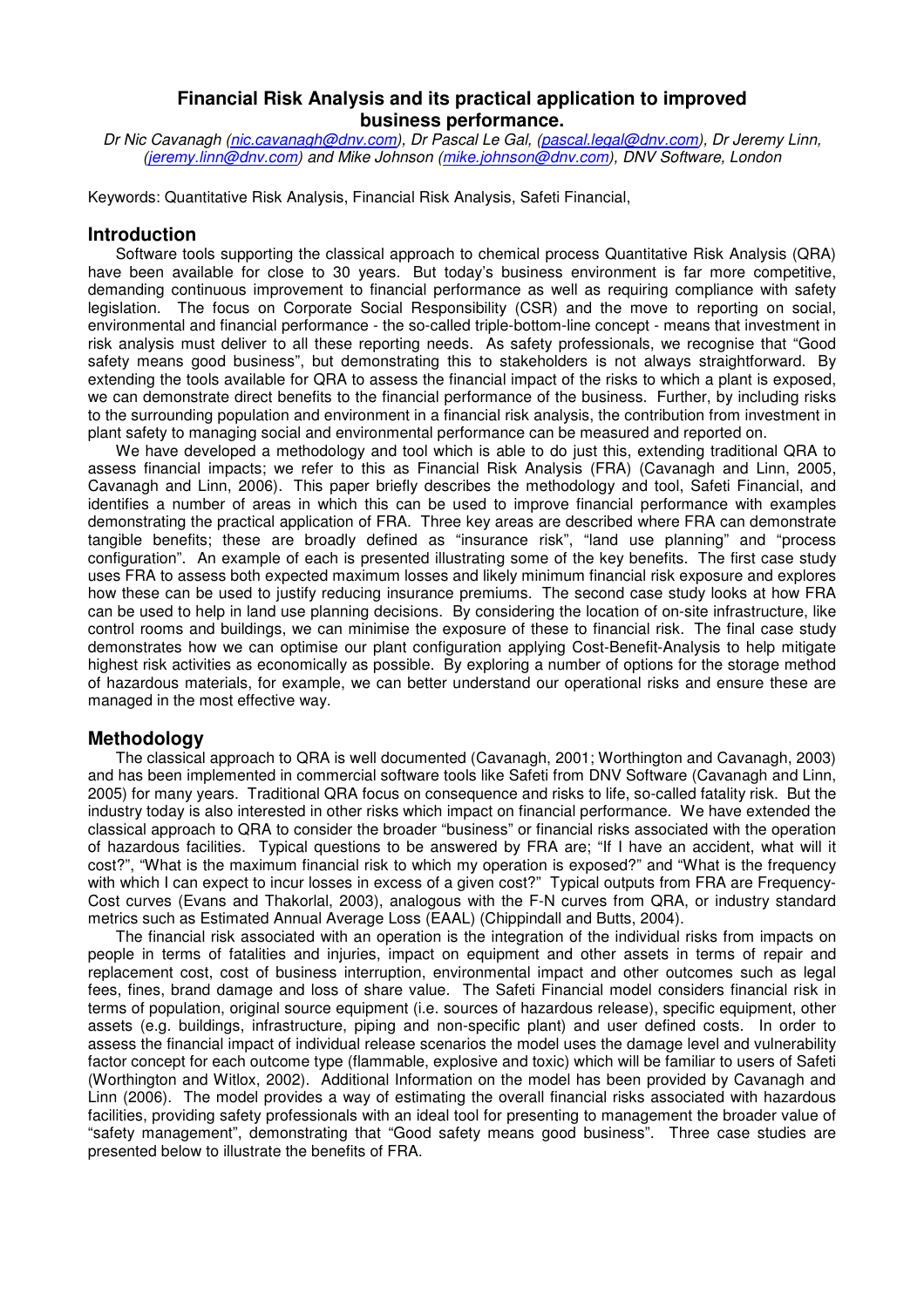# **Case Study 1: Managing Insurance Risks**

Insuring hazardous installations such as refineries can be very costly. FRA provides an extremely valuable tool when negotiating insurance premiums or deciding on the structure of policies to suit particular situations in terms of maximum insured loss and appropriate excess or deductible levels. This particular application of FRA has been described in detail by Chippindall and Butts (2004). Figure 1 shows a simple refining and offloading facility with a number of plant equipment items, assets and populated areas defined which is used to illustrate these concepts. The EAAL and F-Cost curves are particularly useful in helping to decide on appropriate insurance parameters like excess or deductible and maximum insured value.

In this example we investigate the effect of bunding storage vessels on the overall F-Cost curves and the EAAL by cost category since this will reduce the environmental impact. Figure 2 compares the overall financial risks for the bunded and unbunded cases, indicating that the maximum expected loss is decreased from nearly \$2M to just over \$1M for bunded vessels; the individual cost category curves show that this reduction is largely due to reduced risks to the environment and, on this basis, we can expect to incur this level of loss on average once every 2000 years. If our maximum insured value is of similar magnitude, as one would expect, this justifies an equivalent reduction, thus reducing our overall premiums. Furthermore, if this method of mitigating environmental risks is used, there is very little benefit from insuring the plant for more than \$1M (note this example uses a limited number of scenarios to illustrate the concept, so the values are far lower than would be expected from a comprehensive FRA). This model thus enables us to perform cost benefit analysis on cost of mitigation against reduced insurance costs, for example.

Considering Figure 3, we can see that the addition of bunds reduces the EAAL by around \$4k per annum and this can be used in assessing the benefit of off-setting an increased deductible against reduced insurance premiums. Since a typical plant is likely to experience a number of small loss events during its life-time, the prediction of losses from small loss events is far more representative than those from large loss events and the EAAL should be comparable to the insurance premium. It follows that if we are able to reduce the EAAL for the entire plant then we can use this as a basis for negotiating reduced premiums, or for self insured operators, reducing the overall insurance pool across all our plants accordingly.

#### **Case Study 2: Land use planning from an optimal financial risk perspective**

The second case study demonstrates how financial risk analysis can be used in helping to make land use planning decisions based on minimising the overall financial risk exposure whilst not compromising on safety. In this case study the operator of the storage facility illustrated in Figure 4 wishes to construct a new warehouse and offices. There are a number of options under consideration with similar overall costs of implementation. Two possible options are also illustrated in Figure 4, along with individual fatality risk contours from a QRA model. The model was subsequently populated with additional information about the location and value of a range of equipment and assets. Each storage tank represents a potential source of hazardous release as well as a receptor to all other possible releases from all other sources. The potential financial consequences of each release scenario in terms of the source and receptor costs are assessed and then integrated with wind rose, population, ignition source and other background data to generate a number of financial risk measures including F-Cost curves, maximum cost per scenario and EAAL.

The individual risk contours shown in Figure 4 will not be affected, irrespective of option selected, since no additional hazardous equipment is proposed. However, from a qualitative standpoint it can be seen that some of the higher risk contours, specifically 1e<sup>-7</sup> and 1e<sup>-8</sup>, extend into the warehouse and offices being proposed for Option 2 but not Option 1. We would therefore expect Option 2 to have a larger overall societal fatality risk as confirmed by F-N curves for this study.

By extending this example to include financial information about assets, equipment and population we can illustrate how the operator can make use of FRA to, firstly, assess quantitatively the most cost effective of the two alternative options and, secondly, identify the main contributors to additional financial risk in terms of both scenario and cost category. This combination of financial and fatality risk measures enables us to demonstrate that this development is both as safe as possible complying with any relevant legislation, and ensures that we are able to minimise our exposure to additional financial risk. Traditional F-N curves confirm that Option 2 exposes us to much higher societal risk than Option 1.

Figure 5 illustrates the overall financial risk for each option confirming that Option 2 exposes us to by far the highest increase in overall financial risk. Indeed, we can also conclude that the main increase in financial risk exposure is in the high cost, low frequency domain. Based on this analysis, we may decide to review our maximum insured loss irrespective of which option is selected, as described in more detail in the first case study. An initial conclusion would be that Option 1 is preferable from this standpoint, but we may still want to drill-down to identify the main contributors to the increase in terms of both scenario and cost category. Breaking this down by cost category we can see that high frequency low cost events for both options are dominated by environmental costs, costs due to business interruption and lost inventory whilst the lower frequency, higher cost domain is dominated by fatality and injury costs.

Even if Option 1 is selected, we may decide to look in more depth at contributors to the EAAL. This can help us in assessing which scenarios and cost contributors we should focus on if we want to bring the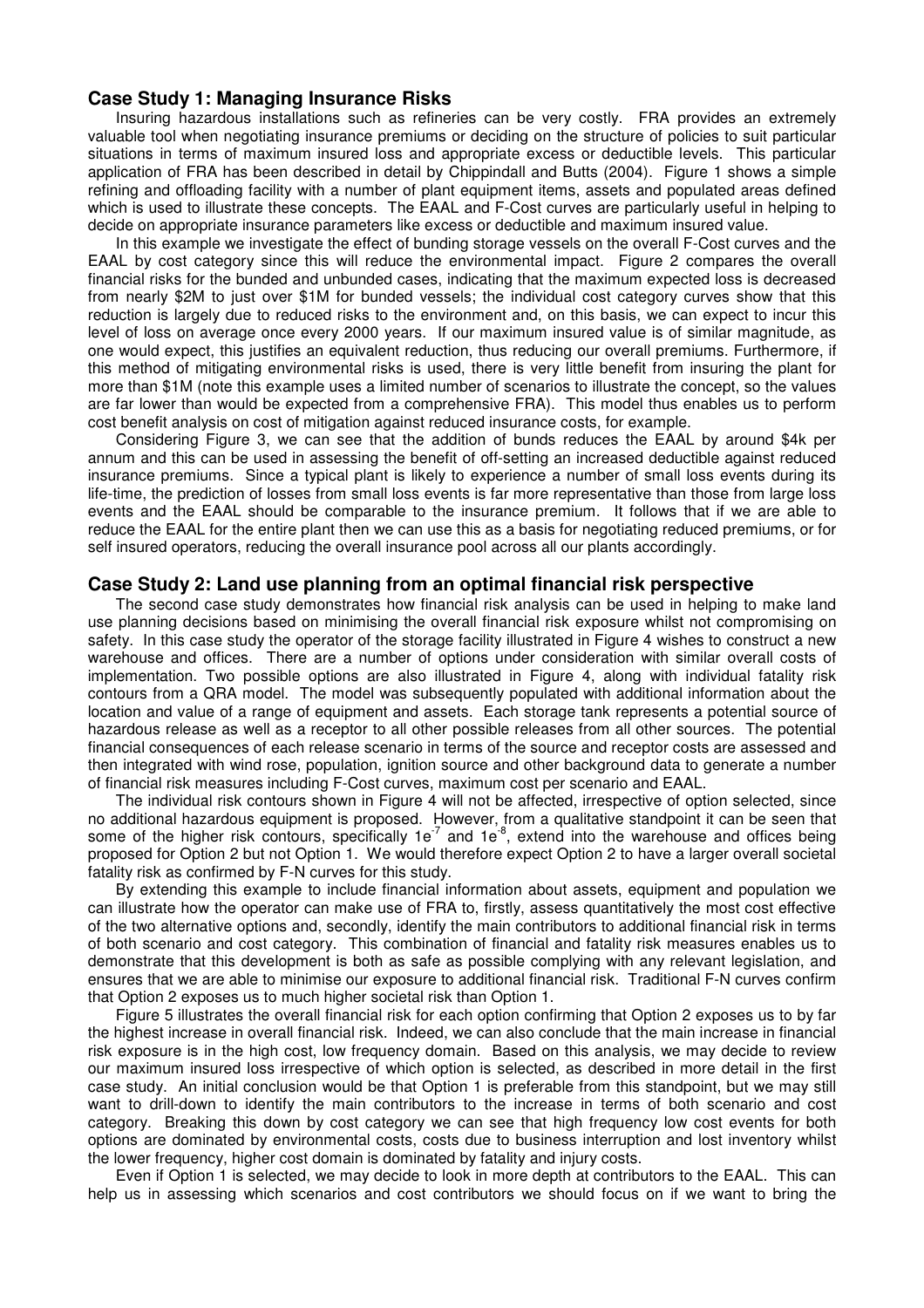financial risks associated with Option 1 closer to those for our existing facility. The reports available in Safeti Financial make this very easy to do. Figure 6 is created from the EAAL financial risk report and shows the EAAL contribution for each of the seven cost categories for the base case, Option 1 and Option 2. From this figure we can see that the main additional risk for Option 2 is the contribution of fatality cost of around \$3,000/year, whilst the largest contributor in all cases is the environmental cost of around \$20,000/year. From the standpoint of risk in terms of fatalities, we may decide to provide additional fire protection to the warehouse in Option 2 if there are other reasons why this may be preferable to Option 1, for example, thus reducing the risks to personnel within these buildings. Investigating the scenarios contributing most to the overall financial risk, Figure 7 shows EAAL per scenario and indicates that the main contributor to the increased financial risk in Option 2 is rupture of the LPG storage vessel. If this is the preferred option we may consider re-locating this vessel in the north of the plant or providing additional safeguards to reduce the likelihood of this event or additional barriers to mitigate its consequences.

# **Case Study 3: Selection of storage configuration to minimise financial risk exposure**

This ethylene case study has been designed to show the effect of selecting different process design options on the financial risk exposure of a plant. The only difference between the two scenarios is that the one large storage bullet in Option 2 is replaced with three smaller bullets in Option 1. The total storage capacity and inventory in the two scenarios are the same. It is assumed that the bullets are bounded to the North by the sea, East by process facilities, South East by offices, South by a control room, car park and workshops and to the West by atmospheric storage tanks as illustrated in Figure 8. The facilities have not been modelled in detail but each asset group, whether process or other infrastructure, has been assigned costs in the event of an accident for repair/replace, inventory loss and business interruption. It is also assumed that the largest hazard zones for either option do not extend beyond the plant boundary so offsite risks are not considered. For each option a range of scenarios were considered including representative leaks from small, medium and large holes and a catastrophic failure.

When modelling the financial risks from these two design options we can very quickly see that the maximum loss from Option 2 with one bullet is significantly greater than for Option 1 with three. The reason for this is that the largest events cause significantly more damage to the other assets in Option 2 as there is a much larger inventory available. The losses to other assets are greater than the losses to the extra two bullets in Option 1 and are not offset by the greater overall frequency of release as we have three bullets with the same failure frequency as the single bullet in Option 2. In this hypothetical example the maximum loss was reduced by nearly 30% from \$22M in Option 2 to \$16M in Option 1 as can be seen from Figure 9. This information can be used in making risk informed design decisions as well as in insurance negotiations as described in Case Study 1.

The key parameter affecting maximum loss in this case study is the relative cost of the storage bullets and their loss in comparison to the asset losses that can be avoided by having smaller inventories and thereby smaller hazard zones. There is a trade-off between reducing the maximum loss from the assets compared with the storage bullets. There are many other parameters that could be varied such as layout and other process or design options. The EAAL for both options in this case is approximately \$50k since, despite there being less major asset loss in Option 1, there was an increased frequency of incidents created by having three bullets rather than one in Option 2. Ultimately there are many other factors that need to be considered when deciding on the most cost effective configuration such as construction costs, maintenance costs and operational costs. This Case Study demonstrates how we can use financial risk modelling to help determine the optimum design for a plant to minimise financial losses and overall financial risk.

# **Conclusions**

Financial Risk Analysis provides a method for extending the application of traditional QRA to help in making broader business decisions based on financial risk exposure. We have developed a software tool based on Safeti, the industry standard QRA software, which enables us to extend traditional QRA to include financial risk information. We present three simple case studies illustrating how this can be used to facilitate risk informed decision making and cost/benefit analysis. The three areas we have focussed on are managing insurance risks, land use planning and storage configuration for minimising financial risk exposure. We have also illustrated that this provides an excellent means for showing that "Good Safety Means Good Business" and of demonstrating this to key stakeholders.

# **References**

Cavanagh, N. June 2001, Calculating Risks, Hydrocarbon Engineering, Volume 6, Number 6, Palladian Publications, London, pp 41-46

Worthington, D.R.E. and Witlox, H., October 2002, SAFETI Risk Modelling Documentation – Impact of Toxic and Flammable Effects, DNV Software Risk Management Solutions.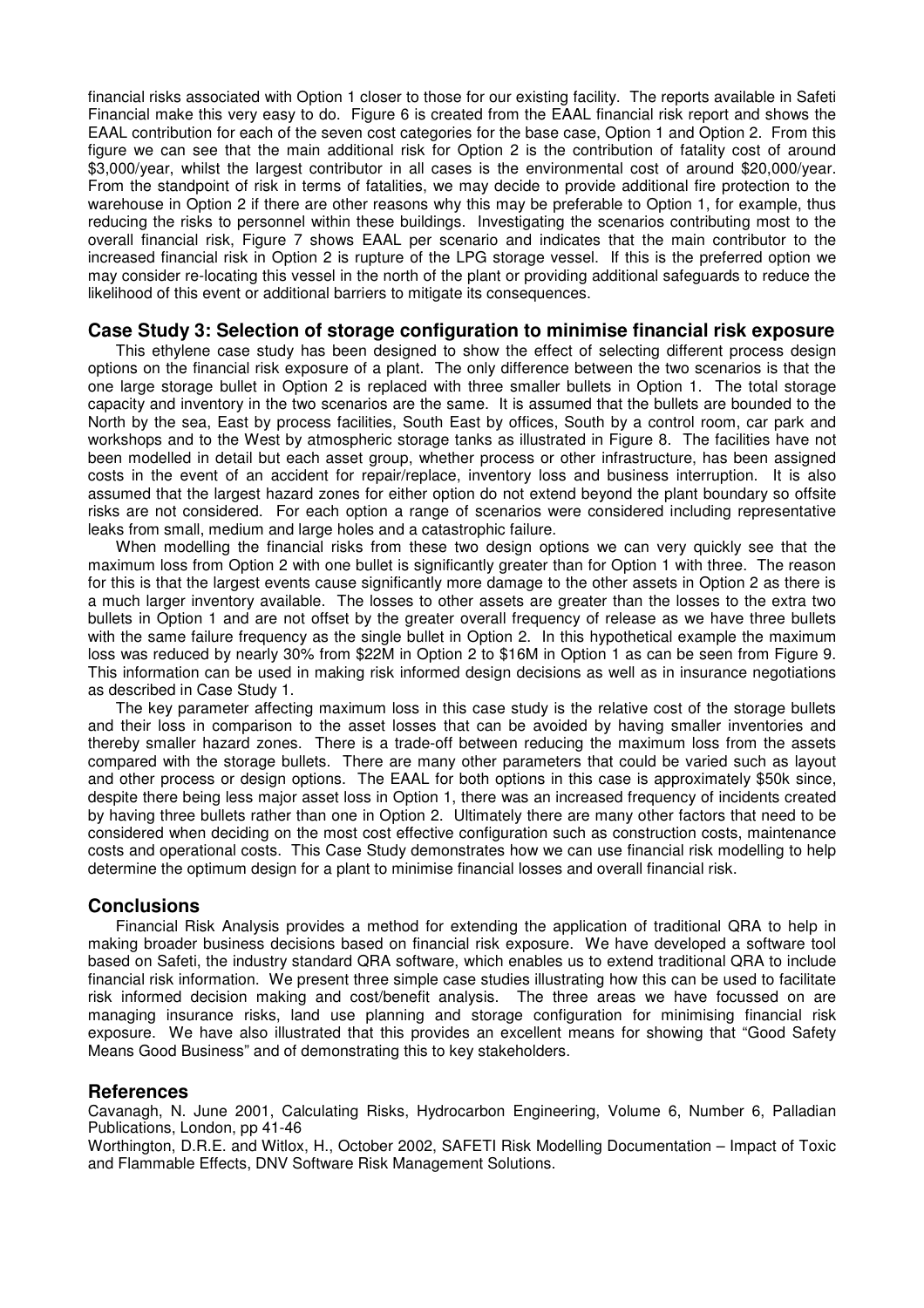Worthington, D.R.E. and Cavanagh, N.J., June 2003, The development of software tools for chemical process quantitative risk assessment over two decades, ESREL 2003 Conference, Safety and Reliability, Maastricht, The Netherlands.

Evans, J. and Thakorlal, G., May 2004, Total Loss Prevention – Developing Identification and Assessment Methods for Business Risks, 11<sup>th</sup> International Loss Prevention Symposium, Prague, pp 1207-1214.

Chippindal, L. and Butts, D., June 2004, Managing the Financial Risks of Major Accidents, Annual Conference of Centre for Chemical Process Safety, Emergency Planning: Preparedness, Prevention and Response, Orlando, Florida, pp 321-326.

Cavanagh, NJ. and Linn J., April 2005, Beyond Compliance – The Future Role of Risk Tools, AIChE Global Safety Symposium, Annual Conference of Centre for Chemical Process Safety, Atlanta, Georgia, USA, pp 129-140

Cavanagh, NJ. and Linn, J., April 2006, Process Business Risk - A methodology for assessing and mitigating the financial impact of process plant accidents, AIChE Global Safety Symposium, Annual Conference of Centre for Chemical Process Safety, Orlando, Florida, pp 237-256



Figure 1 – Plant layout for Case Study 1.



Figure 4 - Layout for Options 1 and 2 considered in Case Study 2 showing individual risk contours.



Figure 2 - Comparison of financial risks for the bunded and unbunded vessels for Case Study 1.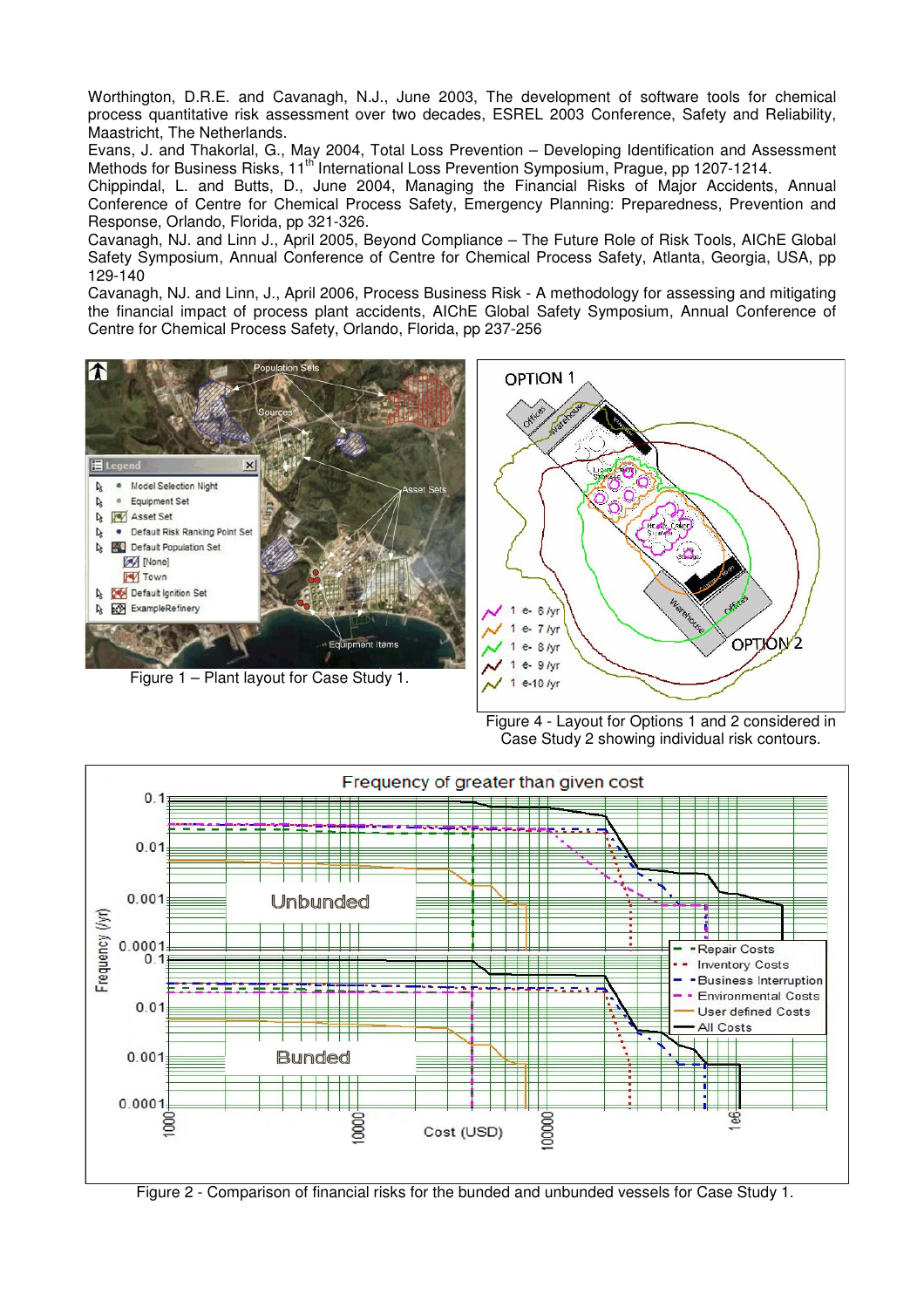





Figure 5 - F-Cost curve comparison for Options 1 and 2 for Case Study 2.



Figure 6 - Cumulative EAAL by cost category for Case Study 2.